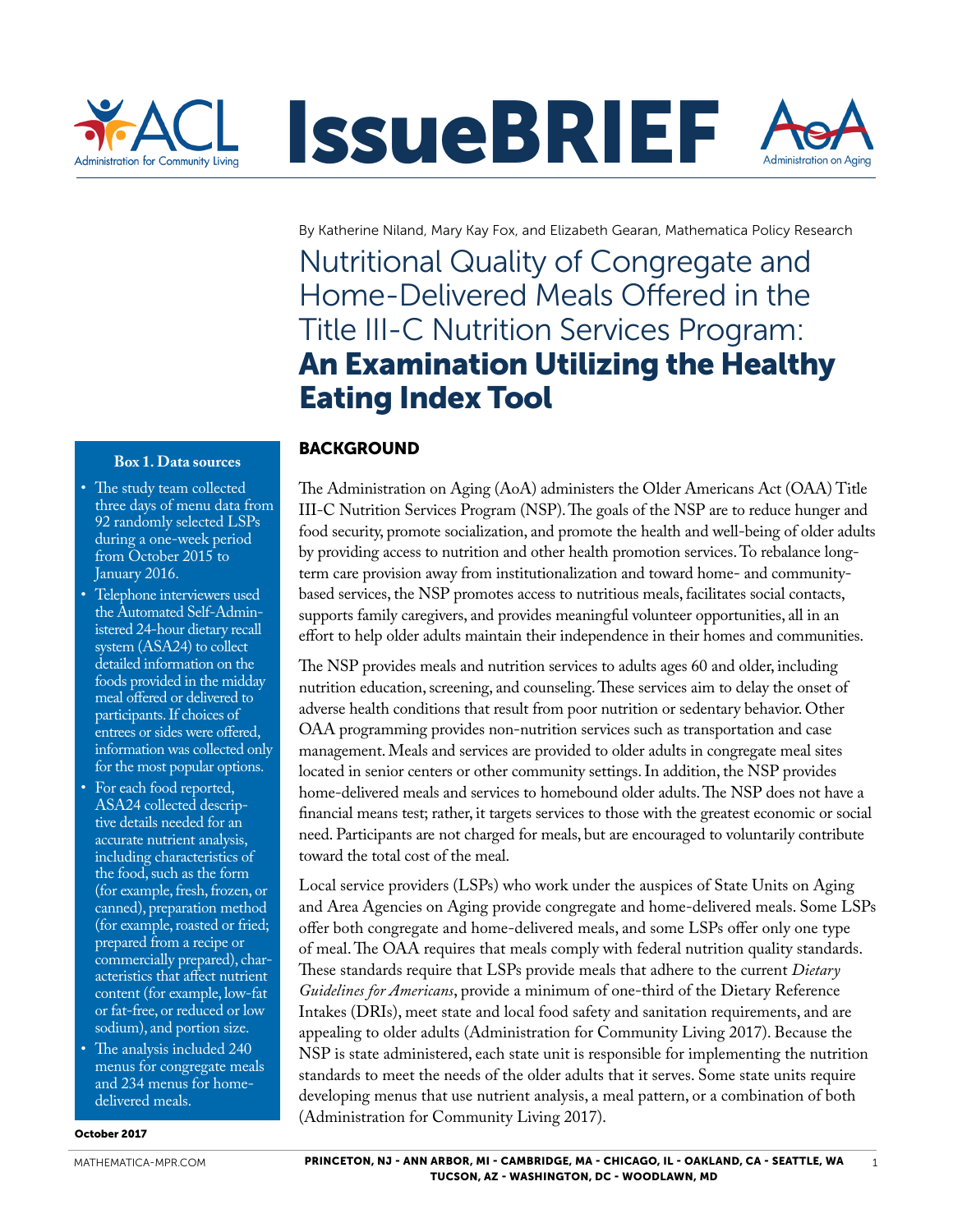#### **Box 2. HEI-2010 components**

**Adequacy components**  (maximum score) Total fruit (5) Whole fruit (5) Total vegetables (5) Greens and beans (5) Whole grains (10) Dairy (10) Total protein foods (5) Seafood and plant proteins (5) Fatty acids (10) **Moderation components**  (maximum score) Refined grains (10) Sodium (10) Empty calories (20)

## PURPOSE

This issue brief describes the nutritional quality of congregate and home-delivered meals offered through the NSP and examines how well the meals conform to the 2010 *Dietary Guidelines for Americans*, which were in effect at the time of the data collection. The data used in the analysis were collected as part of the Title III-C NSP Evaluation, which Mathematica Policy Research conducted under contract to the AoA (Box 1). The evaluation consisted of a process evaluation of program administration and service delivery (Mabli et al. 2015), a program cost analysis (Ziegler et al. 2015), and an evaluation of the effect of the program on participants' outcomes (Mabli et al. 2017).

#### **The Healthy Eating Index-2010**

The Healthy Eating Index (HEI)-2010 was used to assess the nutritional quality of congregate and home-delivered meals. The HEI-2010 is a tool that assesses conformance to key recommendations of the 2010 *Dietary Guidelines* (Guenther et al. 2013). The U.S. Department of Agriculture (USDA) and U.S. Department of Health and Human Services (HHS) use the HEI as a tool to monitor the quality of foods consumed by the U.S. population overall, as well as to monitor progress toward healthier eating habits among participants in food assistance programs (HHS and USDA, 2015a; Guenther et al. 2007). The HEI-2010 has been used to measure the nutritional quality of meals offered in the National School Lunch Program and School Breakfast Program (Gearan et al. forthcoming) and meals offered in fast food restaurants (Kirkpatrick et al. 2014).

The HEI-2010 is a scoring metric comprising 12 components, each reflecting a key aspect of nutritional quality, and a total score that measures overall nutritional quality. The standards used to assign HEI-2010 component scores are expressed on a density basis (that is, amounts per 1,000 calories or a percentage of calories) rather than absolute amounts of foods. The use of such standards reflects the recommendation that people should strive to meet food group and nutrient guidelines while maintaining calorie balance, rather than meeting these guidelines simply by consuming large quantities of food.

The index includes nine adequacy components, which assess intakes of dietary components that people are recommended to consume, and three moderation components, which assess intakes of dietary components that people are recommended to limit (Box 2). Scores for individual components range from 5 to 20 (Guenther et al. 2013). In all cases, a higher score indicates better nutritional quality—higher concentrations for the adequacy components and lower concentrations for the moderation components. The total HEI-2010 score is obtained by summing scores across the 12 components, with a maximum score of 100.

For each LSP, the research team computed mean HEI-2010 scores for congregate and home-delivered meals based on the average of three days of menus within a one-week period. The team used the population ratio method to estimate HEI scores. This method involves calculating mean amounts of calories, nutrients, and food groups across all LSPs, and then calculating the ratios of the means with calories in the denominator, and comparing ratios with HEI standards for scoring. The population ratio method is recommended instead of an individual-level approach because it may reduce bias when data do not reflect usual or long-term offerings (Freedman et al. 2008).

#### FINDINGS

HEI-2010 component scores indicate that both congregate and home-delivered meals are highly consistent with 2010 *Dietary Guidelines* recommendations for six of the nine adequacy components. On average, both types of meals achieved perfect or nearly perfect scores (97 to 100 percent of the possible maximum) for total fruit, whole fruit, total vegetables, greens and beans, dairy, and total protein foods (Figure 1). Average scores were considerably lower for the other three adequacy components. For the seafood and plant proteins and fatty acids components, average scores for both types of meals were less than 50 percent (42 to 48 percent) of the possible maximum. Average scores for whole grains were substantially lower—equivalent to 25 to 28 percent of the possible maximum. The lower scores for these three components indicate that congregate and home-delivered meals were low in these dietary components, relative to 2010 *Dietary Guidelines* recommendations.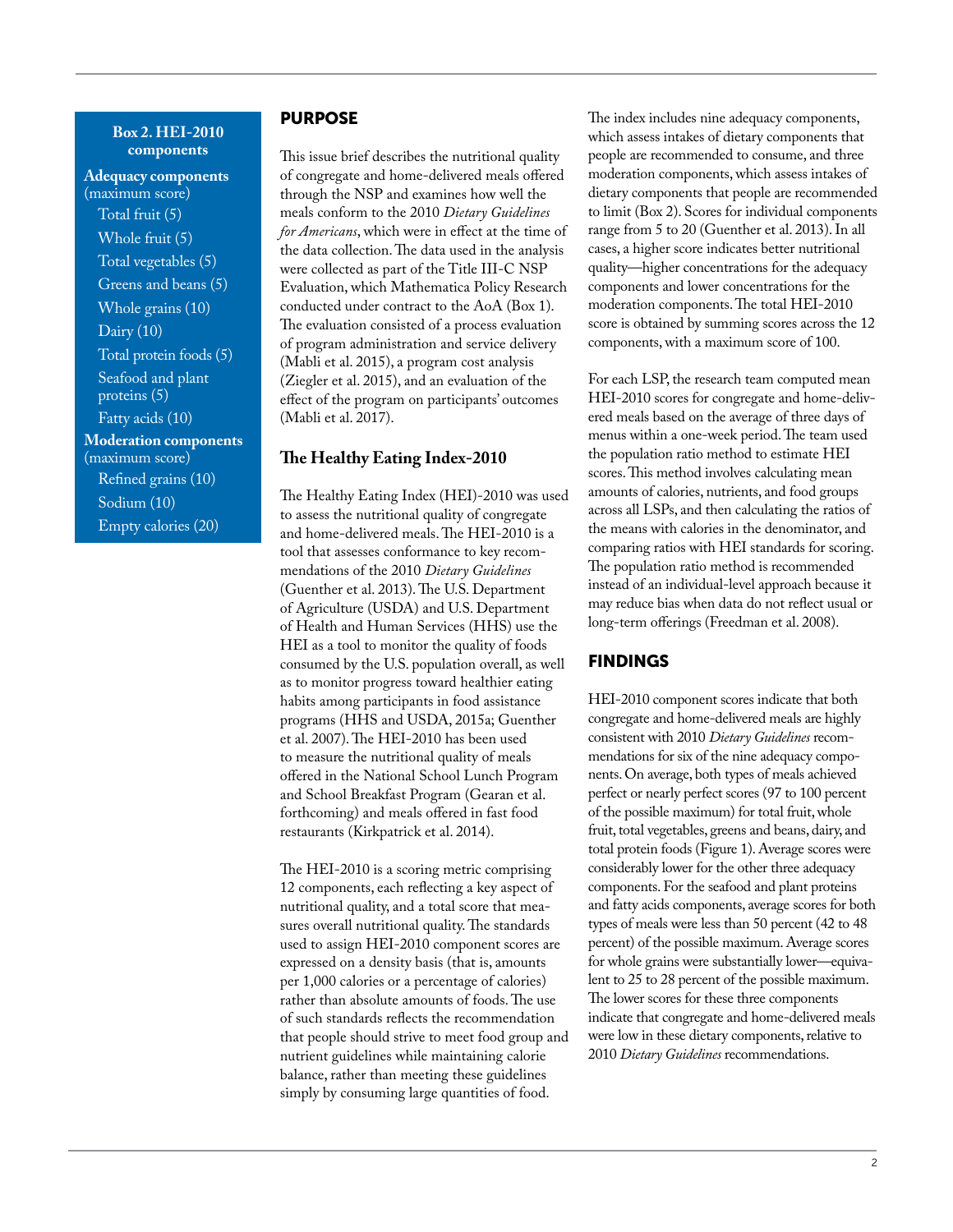

Source: Administration on Aging Title III-C Nutrition Services Program menu survey, 2015–2016, weighted data. Note: Higher scores for adequacy components reflect higher concentrations in meals, and thus, higher nutritional quality.

Because recommendations focus on limiting intakes of refined grains, sodium, and empty calories, higher scores for these components reflect lower concentrations in meals. For two of the three moderation components—refined grains and empty calories1 —average scores for both congregate and home-delivered meals were equivalent to 75 percent or more of the possible maximum (Figure 2). Average scores were slightly higher for refined grains (80 to 83 percent of the possible maximum) than for empty calories (75 to 79 percent). These scores indicate that, on average, neither congregate nor home-delivered meals provided concentrated sources of refined grains or empty calories, but both types of meals had higher concentrations of

these dietary components than recommended in the 2010 *Dietary Guidelines*.

For both congregate and home-delivered meals, HEI-2010 scores were very low for sodium (less than or equal to 1 percent of the possible maximum). This finding indicates that both types of meals were very high in sodium, relative to the 2010 *Dietary Guidelines* recommendations. Foods that contributed substantial amounts of sodium included processed meats such as ham and sausage, and mixed dishes such as chicken teriyaki, beef stroganoff, chili, and gumbo.

For the HEI-2010 overall, average total scores for both congregate and home-delivered meals were

<sup>1</sup> Calories from solid fats, including the fat from animal foods in the dairy and total protein foods components, and added sugars.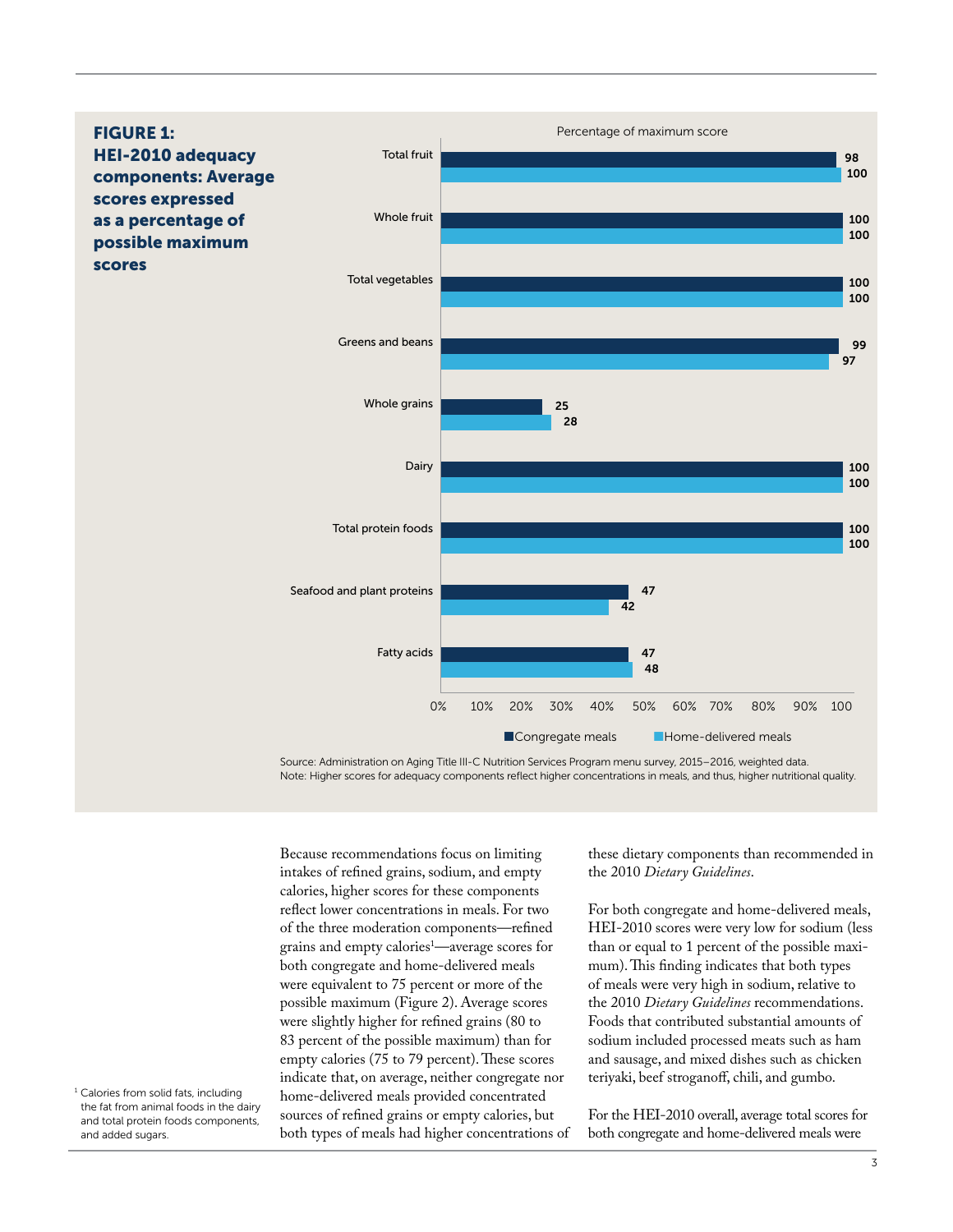

Note: Higher scores for moderation components reflect lower concentrations in meals, and thus, higher nutritional quality.

equivalent to 68 percent of the maximum score (or 68 of a possible 100 points; Figure 3). To provide additional insight on the contributions program meals can make to participants' overall diet quality, total HEI-2010 scores for congregate and homedelivered meals can be compared to the total scores for participants that consumed these meals. The total HEI-2010 scores for both types of meals (68 percent of the maximum score) are higher than the total HEI-2010 score for daily intakes of congregate (65.5 percent of the maximum score) or home-delivered (61.4 percent) meal participants (Mabli et al. 2017). This suggests that NSP meals make important contributions to the nutritional quality of NSP participants' daily intakes and, on balance, are of higher nutritional quality than the meals and snacks NSP participants consume outside of the program.

# **Regional differences**

To gain some perspective on the extent to which average HEI-2010 scores can vary based on geographic location, the research team examined scores for LSPs in the four U.S. Census regions (U.S. Census Bureau 2017). Because of small sample sizes of LSPs for the individual regions, findings are suggestive only and should be considered exploratory.

Overall, average HEI-2010 scores for the four regions did not differ substantially (by more than 5 percentage points) from the average scores reported for all LSPs combined (Figures  $1-3$  and the "All" columns in Table 1). However, there were some notable exceptions, in which component scores for particular regions varied by 10 percentage points or more, relative to the national average. For example, in the Northeast, both congregate and home-

The total HEI-2010 score measures the overall nutritional quality of meals. Total scores were 68% of the maximum score for both congregate and home-delivered meals.

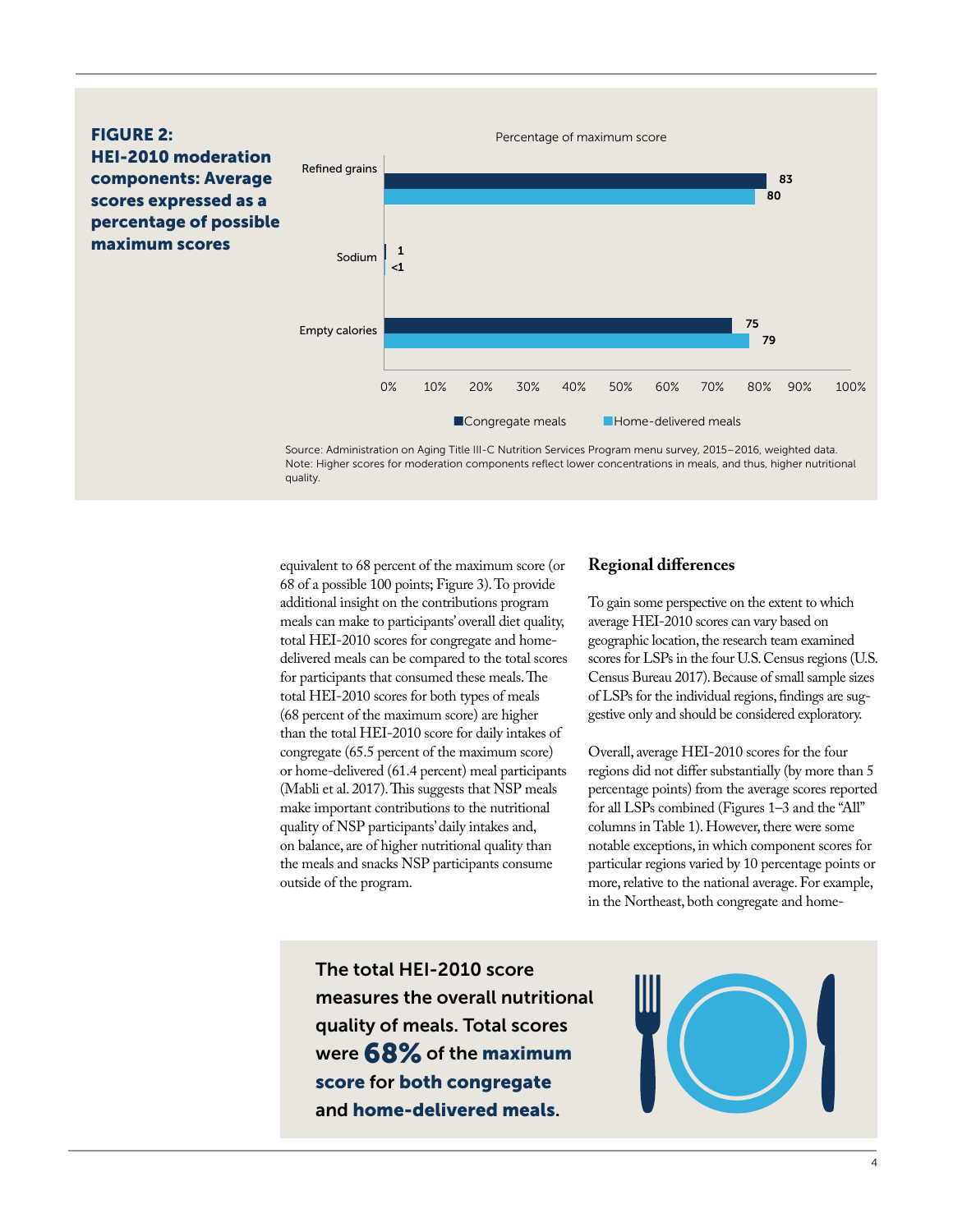|                                                                                                               | Northeast region    |                             | Midwest region                  |                             | South region        |                             | West region          |                             | $\overline{a}$      |                             |
|---------------------------------------------------------------------------------------------------------------|---------------------|-----------------------------|---------------------------------|-----------------------------|---------------------|-----------------------------|----------------------|-----------------------------|---------------------|-----------------------------|
| component<br>HEI-2010                                                                                         | Congregate<br>meals | Home-<br>delivered<br>meals | Congregate<br>meals             | Home-<br>delivered<br>meals | Congregate<br>meals | Home-<br>delivered<br>meals | Congregate<br>meals  | Home-<br>delivered<br>meals | Congregate<br>meals | delivered<br>Home-<br>meals |
| Adequacy components (higher score indicates higher concentration in meals)                                    |                     |                             |                                 |                             |                     |                             |                      |                             |                     |                             |
| <b>Total fruit</b>                                                                                            | 95.6                | 99.2                        | 93.1                            | 84.7                        | 93.9                | 92.3                        | 93.6                 | 98.9                        | 98.3                | 99.5                        |
| Whole fruit                                                                                                   | 99.6                | 98.3                        | 100.0                           | 100.0                       | 99.5                | 99.2                        | 99.1                 | 100.0                       | 100.0               | 100.0                       |
| Total vegetables                                                                                              | 100.0               | 99.6                        |                                 | 100.0                       | 100.0               | 100.0                       | 100.0                | 100.0                       | 100.0               | 100.0                       |
| Greens and beans                                                                                              | 91.5                | 83.2                        | 100.0<br>73.2<br>100.0<br>100.0 | 70.1                        | 99.8                | 99.4                        |                      |                             |                     |                             |
| Whole grains                                                                                                  | 24.3                | 32.4                        |                                 | 31.6                        | 20.4<br>99.4        | 20.2                        | 95.2<br>52.2<br>99.7 | 90.5<br>27.5<br>96.1        | 98.3<br>25.3        | 96.6<br>27.8                |
| Dairy                                                                                                         | 100.0               | 99.7                        |                                 | 100.0                       |                     | 99.8                        |                      |                             | 100.0               | 100.0                       |
| <b>Total protein</b><br>foods                                                                                 | 99.8                | 97.2                        | 100.0                           | 100.0                       | 100.0               | 100.0                       | 99.9                 | 100.0                       | 100.0               | 100.0                       |
| Seafood and plant<br>proteins                                                                                 | 66.7                | 77.0                        | 48.7                            | 48.0                        | 30.6                | 34.4                        | 38.6                 | 16.4                        | 46.8                | 41.9                        |
| Fatty acids                                                                                                   | 47.3                | 57.5                        | 45.5                            | 45.8                        | 40.3                | 41.8                        | 55.1                 | 49.6                        | 46.8                | 47.8                        |
| Moderation components (higher score indicates lo                                                              |                     |                             |                                 | wer concentration in meals  |                     |                             |                      |                             |                     |                             |
| Refined grains                                                                                                | 76.6                | 83.6                        | 82.7                            | 77.2                        | 84.1                | 76.9                        | 85.8                 | 78.6                        | 82.5                | 79.8                        |
| Sodium                                                                                                        | 3.6                 | 13.1                        | 2.5                             | 0.5                         | $\overline{0}$      | 3.0                         | 13.4                 | 8.7                         | 0.5                 | $\overline{0}$ :            |
| Empty calories                                                                                                | 77,7                | 76.5                        | 74.6                            | 78.9                        | 69.5                | 72.3                        | 75.1                 | 84.5                        | 75.2                | 78.9                        |
| <b>Total score</b>                                                                                            | 68.4                | 71.6                        | 65.9                            | 66.4                        | 64.6                | 64.9                        | <b>P.O</b>           | 68.2                        | 67.8                | 68.2                        |
| Unweighted num-<br>ber of menus                                                                               | 51                  | 45                          | 78                              | 72                          | 72                  | 75                          | 39                   | $\frac{2}{3}$               | 240                 | 234                         |
| Source: Administration on Aging Title III-C Nutrition Services Program menu survey, 2015-2016, weighted data. |                     |                             |                                 |                             |                     |                             |                      |                             |                     |                             |

nercentage of possible maximum scores TABLE 1: HEI-2010 scores by U.S. Census region: Average scores expressed as a percentage of possible maximum scores  $\mathbf{a}$ **Procedor** č **CONDAC** TARIE1 - HE-2010 score by II S Consus vorion. Average

 $\overline{5}$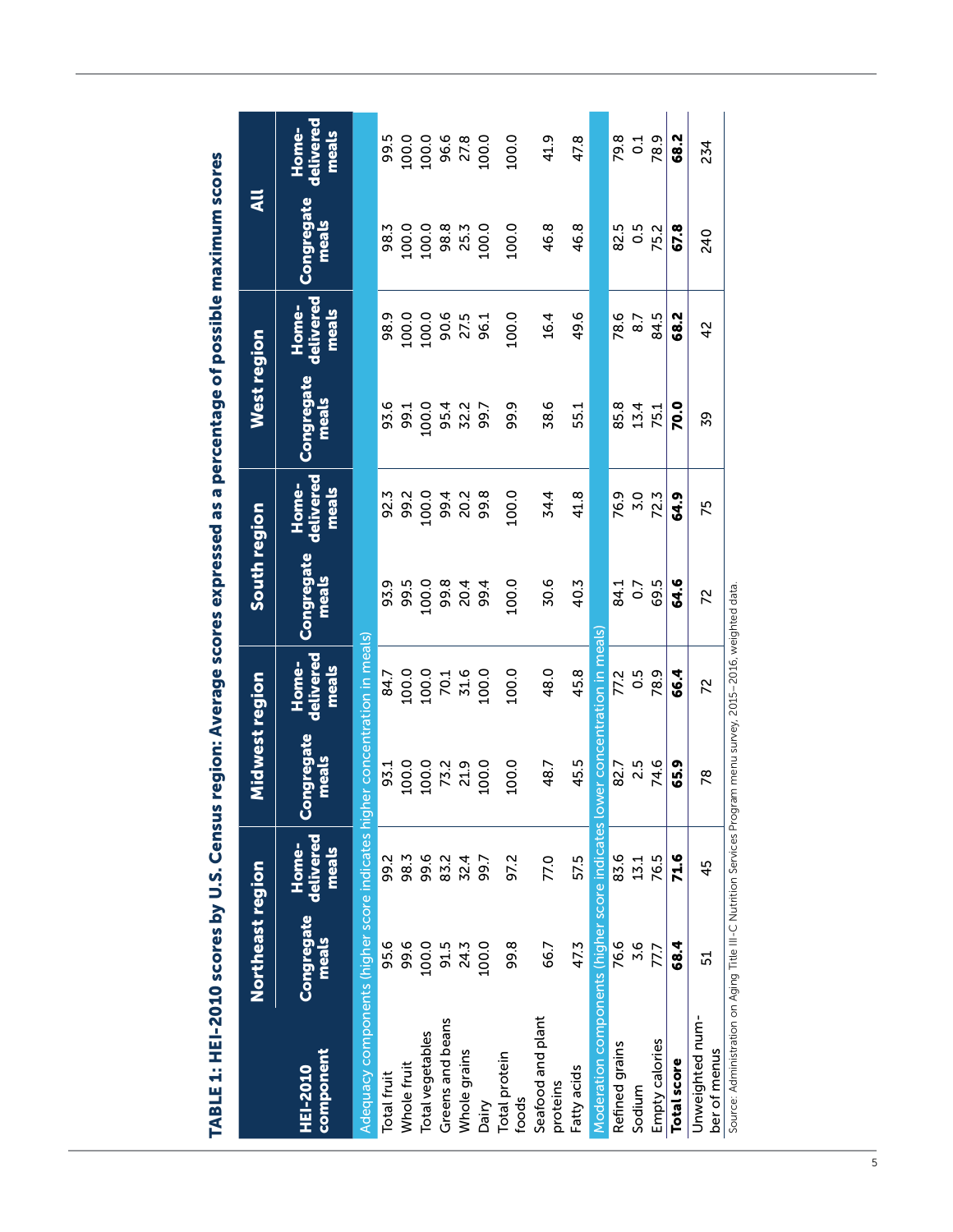delivered meals had substantially higher average scores for seafood and plant proteins (67 versus 47 percent for congregate meals and 77 versus 42 percent for home-delivered meals). In addition, among home-delivered meals, the average score for greens and beans was substantially lower (83 versus 97 percent) and the average score for fatty acids was substantially higher (58 versus 47 percent).

In the Midwest, average scores for greens and beans were also substantially lower than the national average (73 versus 99 percent for congregate meals and 70 versus 97 percent for home-delivered meals). In addition, among homedelivered meals, the average score for total fruit was substantially lower (85 versus 100 percent). In the South, the average score for seafood and plant proteins among congregate meals was substantially lower than the national average (31 versus 47 percent). Finally, in the West, average scores for seafood and plant proteins were substantially lower than the national average (39 versus 47 percent for congregate meals and 16 versus 42 percent for home-delivered meals).

These variations had relatively little impact on total HEI-2010 scores, on average, because higher scores for some components tended to compensate for lower scores on others. Compared with average total scores for congregate and home-delivered meals overall, average scores for regions and types of meals varied by 3 percentage points or less.

# **CONCLUSIONS**

Average HEI-2010 scores for congregate and home-delivered meals offered in the NSP indicate that both types of meals are highly consistent with 2010 *Dietary Guidelines* recommendations for total fruit, whole fruit, total vegetables, greens and beans, dairy, and total protein foods. The data also reveal room for improvement in both types of meals to better align them with the *Dietary Guidelines*. The need for better alignment is greatest for sodium. Average HEI-2010 scores for sodium were substantially lower than for any other component, indicating that the concentration of sodium in congregate and home-delivered meals (sodium content per 1,000 calories) is well above the concentration recommended in the *Dietary Guidelines*. Given the magnitude of the needed reduction in sodium, it will likely take incremental steps over an extended period for NSP meals to comply fully with the *Dietary Guidelines* recommendations for sodium. Practical strategies that LSPs can use to reduce

sodium content of meals include (1) omit added salt in food preparation; (2) limit use of cured or processed meats; (3) limit use of high-sodium products, such as brined foods (pickles, olives, and sauerkraut), soy sauce and other condiments, and prepared packaged foods, soups, mixes, sauces, and salad dressings, or use low-sodium alternatives; (4) offer fresh, frozen, or low-sodium canned vegetables rather than regular canned vegetables (HHS 2005). However, since LSPs are required to provide meals that are appealing to participants' taste preferences, it will be important to also balance current dietary guidelines with participants' taste preferences.

It is well documented that the U.S. food supply and the typical American diet are high in sodium and that excess sodium intake is strongly associated with high blood pressure, which can increase risk of heart attack and stroke (Institute of Medicine 2010). In response, policymakers have instituted policies aimed at reducing sodium content in federally funded meals. For example, nutrition standards for school meals that went into effect in 2012 included sequential goals and a 10-year timeline for aligning the sodium content of school meals with the *Dietary Guidelines*. This approach recognized the fact that food manufacturers would need time to reformulate products commonly offered in school meals and schools would need time to build students' acceptance of lower-sodium meals (USDA 2012). In addition, the Centers for Disease Control and Prevention is working on public health strategies to promote populationwide sodium reduction. The agency has identified resources that LSPs can use to reduce the sodium content of congregate and home-delivered meals, and is working with the Centers for Medicare & Medicaid Services to lead the Million Hearts initiative, with the goal of preventing 1 million heart attacks and strokes (Centers for Disease Control and Prevention 2014; Levings et al. 2014).

Improvements are also needed for whole grains, given that scores for this component were roughly one-quarter of the maximum possible score. Intakes of whole grains are also far below recommended levels for the U.S. population overall (HHS and USDA 2015). The *Dietary Guidelines* recommend that at least half of all grains should be whole grain. The *Dietary Guidelines* provide several strategies for meeting this goal, which can be used by LSPs to increase whole grains in meals: (1) offer 100 percent whole-grain foods for at least half of the grains included in meals, and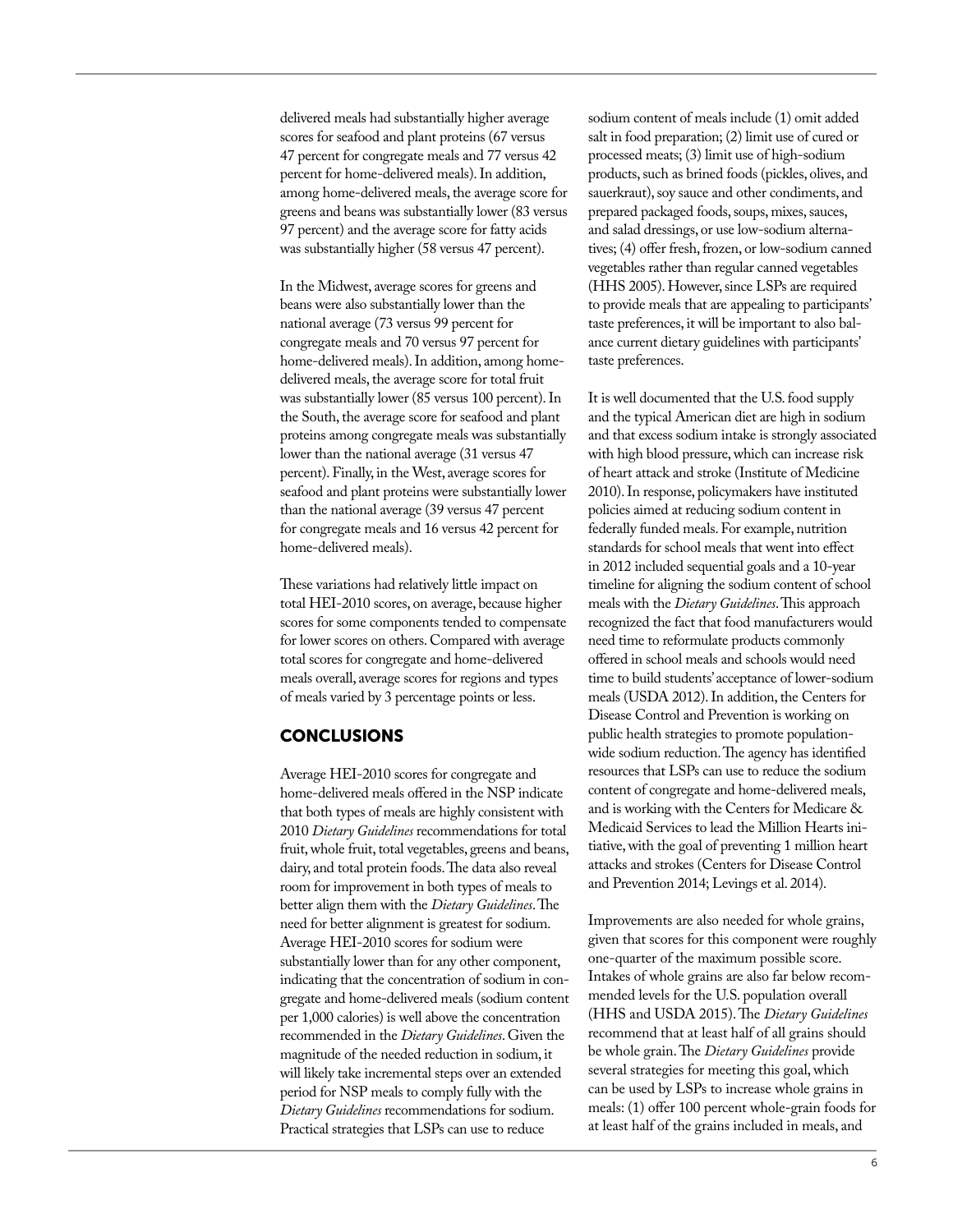(2) offer foods with at least 50 percent of the total weight as whole-grain ingredients.

Average HEI-2010 scores also indicate that improved conformance with 2010 *Dietary Guidelines* recommendations requires that meals incorporate more seafood and plant proteins and fats that provide essential fatty acids and fewer foods that provide empty calories. Strategies that LSPs can use to address these dietary components include the following (several strategies address more than one component): (1) offer more seafood entrees (twice per week), (2) incorporate legumes, nuts, and seeds into mixed dishes to replace some of the meat or poultry; (3) use oils rather than solid fats in preparing foods; (4) limit baked and frozen desserts, as well as fruit drinks and other sugar-sweetened beverages; and (5) offer low-fat and skim dairy products (HHS 2005; HHS and USDA 2015).

Regional variation in average scores for selected HEI components suggests regional variation in the types of foods included in NSP meals. These variations were most noteworthy for seafood and plant proteins (scores were highest in the Northeast) and greens and beans (scores were lowest in the Midwest). These variations had relatively little impact on total HEI-2010 scores, on average, because higher scores for some components tended to compensate for lower scores on others. Compared with average total scores for congregate and home-delivered meals overall, average scores for regions and types of meals varied by 3 percentage points or less.

# **REFERENCES**

Administration for Community Living. "Nutrition Services: Nutrition Quality Standards." Washington, DC: ACL, 2017. Available at [https://www.acl](https://www.acl.gov/programs/health-wellness/nutrition-services). [gov/programs/health-wellness/nutrition-services](https://www.acl.gov/programs/health-wellness/nutrition-services). Accessed July 25, 2017.

Centers for Disease Control and Prevention. "Reducing Sodium in Congregate and Home-Delivered Meals." Atlanta, GA: CDC, March 2014. Available at [https://www.cdc.gov/salt/pdfs/](https://www.cdc.gov/salt/pdfs/sodium_resources_older_adults.pdf) [sodium\\_resources\\_older\\_adults.pdf.](https://www.cdc.gov/salt/pdfs/sodium_resources_older_adults.pdf) Accessed March 1, 2017.

Freedman, Laurence, Patricia Guenther, Susan Krebs-Smith, and Phillip S. Kott. "A Population's Mean Healthy Eating-Index-2005 Scores Are Best Estimated by the Score of the Population Ratio when One 24-hour Recall Is Available." *Journal of Nutrition*, vol. 138, no. 9, 2008, pp. 1725-1729.

Gearan E., M.K. Fox, K. Niland, L. Washburn, P. Connor, L. Olsho, and T. Wommack. "School Nutrition and Meal Cost Study. Final Report Volume 2: Nutritional Characteristics of School Meals." Report prepared for the U.S. Department of Agriculture, Food and Nutrition Service. Alexandria, VA: USDA, Food and Nutrition Service, forthcoming.

Guenther, P.M., J. Reedy, S.M. Krebs-Smith, B.B. Reeve, and P.P. Basiotis. "Development and Evaluation of the Healthy Eating Index-2005: Technical Report." Washington, DC: U.S. Department of Agriculture, Center for Nutrition Policy and Promotion, November 2007.

Guenther, P.M., K.O. Casavale, J. Reedy, S.I. Kirkpatrick, H.A.B. Hiza, K.J. Kuczynski, L.L. Kahle, and S.M. Krebs-Smith. "Update of the Healthy Eating Index: HEI-2010." Journal of the Academy of *Nutrition and Dietetics*, vol. 113, no. 4, April 2013, pp. 569–580.

Institute of Medicine. "Strategies to Reduce Sodium Intake in the United States." Washington, DC: The National Academies Press, 2010.

Kirkpatrick, S., J. Reedy, L. Kahle, J.L. Harris, P. Ohri-Vachaspati, and S. Krebs-Smith. "Fast-Food Menu Offerings Vary in Dietary Quality, But Are Consistently Poor." *Public Health Nutrition*, vol. 17, no. 4, April 2014, pp. 924–931.

Levings, J., M. Mahar, B. Estrada, and D. Brandstetter. "Million Hearts for Millions of Meals: Reducing Sodium in Home-Delivered and Congregate Meals." Webinar presented March 13, 2014. Available at [http://mowaacenter.org/webi](http://mowaacenter.org/webinar_handouts/nrc/million-hearts.pdf)[nar\\_handouts/nrc/million-hearts.pdf.](http://mowaacenter.org/webinar_handouts/nrc/million-hearts.pdf) Accessed March 2, 2017.

Mabli, James, Nicholas Redel, Rhoda Cohen, Erin Panzarella, Mindy Hu, and Barbara Carlson. "Process Evaluation of Older Americans Act Title III-C Nutrition Services Program." Washington, DC: U.S. Department of Health and Human Services, Administration for Community Living, September 30, 2015. Available at [https://www.acl.gov/sites/](https://www.acl.gov/sites/default/files/programs/2017-02/NSP-Process-Evaluation-Report.pdf) [default/files/programs/2017-02/NSP-Process-](https://www.acl.gov/sites/default/files/programs/2017-02/NSP-Process-Evaluation-Report.pdf)[Evaluation-Report.pdf.](https://www.acl.gov/sites/default/files/programs/2017-02/NSP-Process-Evaluation-Report.pdf) Accessed July 25, 2017.

Mabli, James, Elizabeth Gearan, Rhoda Cohen, Katherine Niland, Nicholas Redel, Erin Panzarella, and Barbara Carlson. "Evaluation of the Effect of the Older Americans Act Title III-C Nutrition Services Program on Participants' Food Security, Socialization, and Diet Quality." Washington, DC: U.S. Department of Health and Human Services, Administration for Community Living, April 1, 2017. Available at [https://www.acl.gov/sites/](https://www.acl.gov/sites/default/files/programs/2017-07/AoA_outcomesevaluation_final.pdf) [default/files/programs/2017-07/AoA\\_outcome](https://www.acl.gov/sites/default/files/programs/2017-07/AoA_outcomesevaluation_final.pdf)[sevaluation\\_final.pdf.](https://www.acl.gov/sites/default/files/programs/2017-07/AoA_outcomesevaluation_final.pdf) Accessed July 25, 2017.